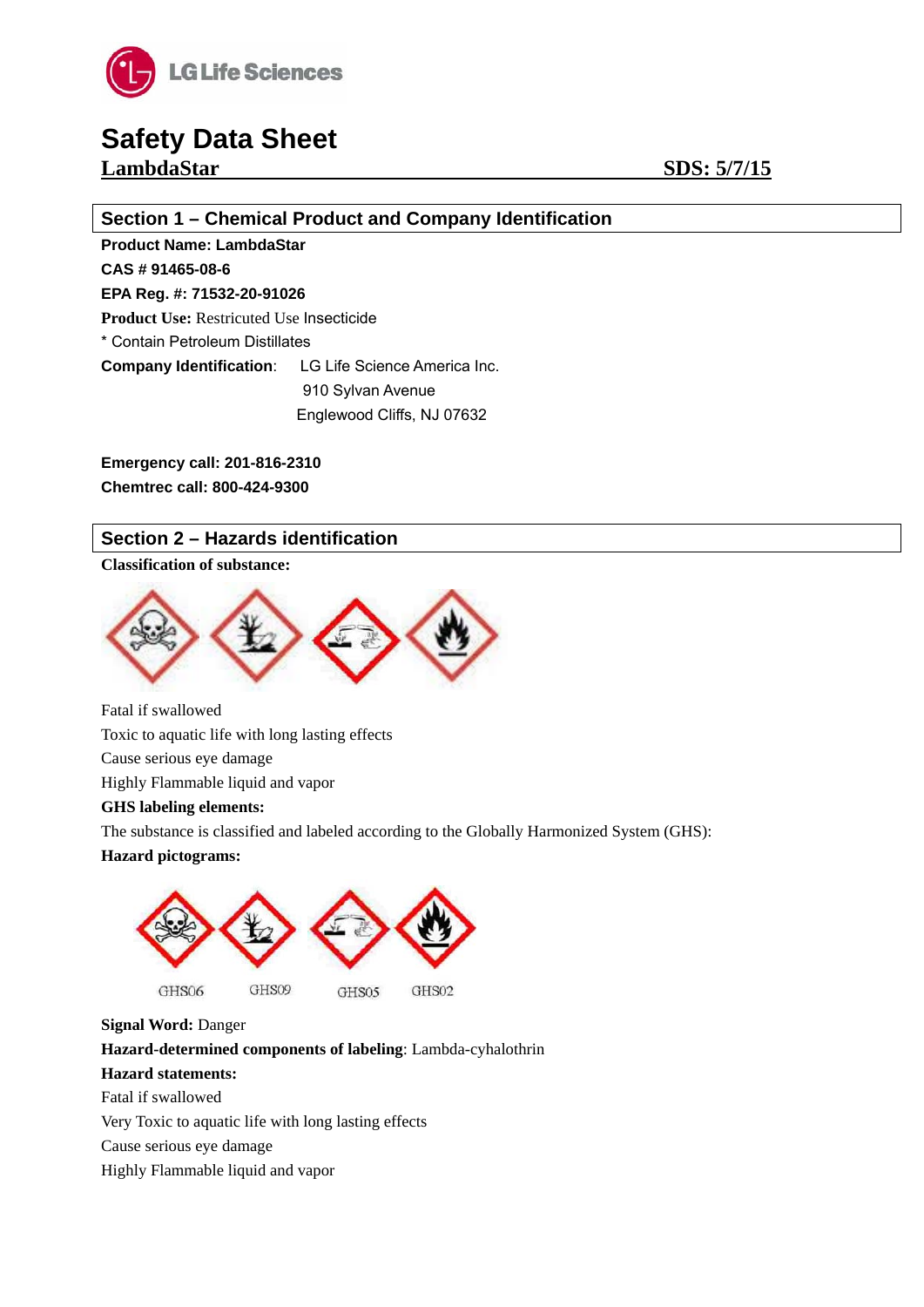

## LambdaStar SDS: 5/7/15

#### **Precautionary Statements:**

**Prevention:** Avoid breathing dust/fume/gas/mist/vapour/spray.

Avoid release to the environment

Keep away from heat/spark/open flames/hot surfaces.

No Smoking

Keep Container tightly closed

Ground/bond container and receiving equipment.

Use explosion-proof electrical/ventilating/lighting

Use only non-sparking tools

Take precautionary measures against static discharge.

Wear protective gloves/eye protection/face protection

#### **Response:**

**If in Eye:** Rinse cautiously with water for several minutes. Remove contact lenses, if present and easy to do. Continue rinsing.

**If on Skin:** Take off immediately all contaminated clothing. Rinse skin with water. If skin irritation occurs seek medical advice/attention.

 **If Inhaled:** Remove person to fresh air and keep at rest in a position comfortable for breathing. Wash contaminated clothing before reuse. Call a poison center or doctor/physician if you feel unwell.

**In case of Fire:** Use dry powder, foam or carbon dioxide. Wear full protective clothing and self-contained breathing apparatus. Evacuate nonessential personnel from the area to prevent human exposure to fire, smoke, fumes or products of combustion. Prevent use of contaminated building, area and equipment until decontaminated. Runoff can cause environmental damage. If water us used to fight fire, build a dike and collect runoff.

**If Swallowed:** Rinse mouth and Do not induce vomiting. Immediately call a Poison Center/doctor.

**Other effects of overexposure:** High levels of the active ingredient lambda-cyhalothrin may induce neurotoxic effects such as staggering gait, muscle tremors and convulsions.

**Storage:** Store in a well-ventilated place. Keep cool.

**Disposal:** Dispose of contents and containers in accordance with local, regional, federal and international regulations.

**NFPA Grade (0-4 level):** Health: 2, Flammability: 3, Reactivity: 0 **HMIS Grade (0-4 level):** Health: 2, Flammability 3, Reactivity: 0

# **Section 3 – Composition/information of ingredient**

| Chemical     | Trade names and Synonyms                                             |  | Percent   CAS No. |
|--------------|----------------------------------------------------------------------|--|-------------------|
| Name         |                                                                      |  |                   |
| Lambda       | Lambda-cyhalothrin:[1a(S),3a(Z)]-(±))cyano(3-phenoxyphenyl)methyl-3- |  | 91465-08-6        |
| -cyhalothrin | (2-chloro-3,3,3-trifluoro-1-proenyl)-2,                              |  |                   |
|              | 2-dimethylcyclopropanecarboxylate                                    |  |                   |
| Other        | Non-Toxic and non-hazardous*                                         |  |                   |
| Ingredients  | Petroleum Solvent*                                                   |  |                   |
|              | 1,2,4-Trimethylbenzene*                                              |  |                   |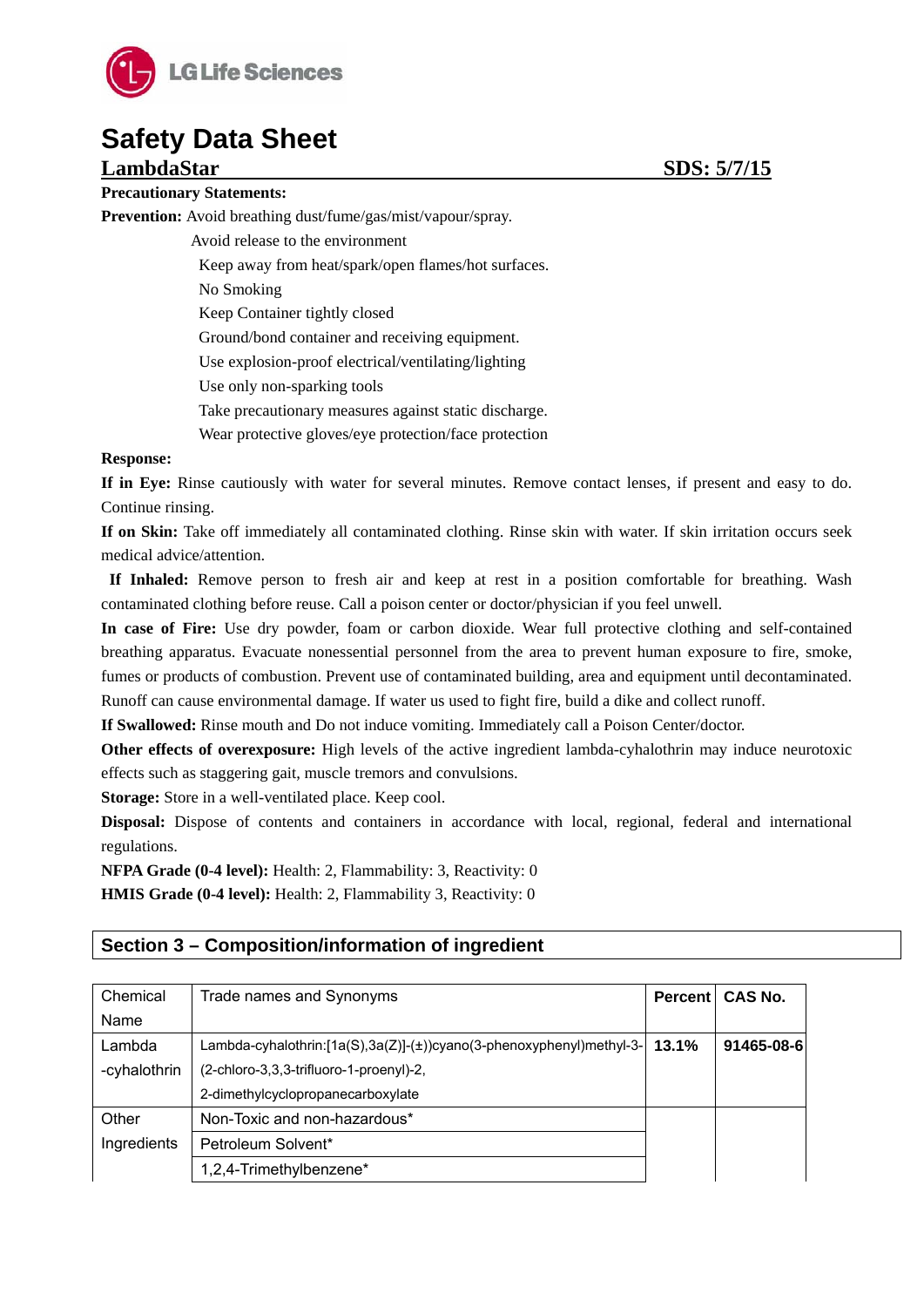

# LambdaStar SDS: 5/7/15

Ethyl Benzene\*

Xylene\*

**\***Proprietary components

# **Section 4 – First Aid Measures**

| Symptoms                                                                                                  | Exposure to Lambda-cyhalothrin may cause a skin sensation called paresthesia,           |  |  |
|-----------------------------------------------------------------------------------------------------------|-----------------------------------------------------------------------------------------|--|--|
|                                                                                                           | which is usually described as tingling, itching, burning, prickling, glowing, flushing, |  |  |
|                                                                                                           | numbness or a chapped feeling. Exposure to high vapor levels may cause headache,        |  |  |
|                                                                                                           | dizziness, numbness, nausea, incoordination, or other central nervous system effects.   |  |  |
|                                                                                                           | Contains petroleum distillate- vomiting may cause aspiration pneumonia. High levels     |  |  |
|                                                                                                           | of the active ingredient lambda-cyhalothrin may induce neurotoxic effects such as       |  |  |
|                                                                                                           | staggering gait, muscle tremors and convulsions.                                        |  |  |
| Swallowed:                                                                                                | Call a poison control center or doctor immediately for treatment advice. Do not induce  |  |  |
|                                                                                                           | vomiting unless told to do so by the poison control center or doctor. Rinse mouth with  |  |  |
|                                                                                                           | water immediately. Contain xylene range aromatic solvent- vomiting may cause            |  |  |
|                                                                                                           | aspiration pneumonia.                                                                   |  |  |
| Eyes:                                                                                                     | May cause irritation do not rub eyes. Hold eye open and rinse slowly and gently with    |  |  |
|                                                                                                           | water for 15 to 20 minutes. Remove contact lenses, if present, after the first 5        |  |  |
|                                                                                                           | minutes, then continue rinsing eye.                                                     |  |  |
| Skin:                                                                                                     |                                                                                         |  |  |
|                                                                                                           | Take off contaminated clothing. Rinse skin immediately with plenty of water for 15 to   |  |  |
|                                                                                                           | 20 minutes.                                                                             |  |  |
| Inhalation:                                                                                               |                                                                                         |  |  |
|                                                                                                           | May cause irritation. Remove to fresh air. If person stops breathing or irregular, give |  |  |
|                                                                                                           | artificial respiration and supply oxygen.                                               |  |  |
|                                                                                                           |                                                                                         |  |  |
| Note to Physicians                                                                                        |                                                                                         |  |  |
| Have the product container or label with you when calling a poison control center or doctor, or going     |                                                                                         |  |  |
| for treatment. You may also contact the Poison Control Center 800-222-1222. Notify medical                |                                                                                         |  |  |
| personnel of contaminated situations and have them take appropriate protective measure.                   |                                                                                         |  |  |
| IF on skin, after drying apply vitamin E cream or oil if available. If not available, apply vegetable oil |                                                                                         |  |  |

liberally over painful areas. The oil or cream may be used repeatedly until relief is achieved.

# **Section 5 – Fire Fighting Measure**

**Extinguishing media**: Use dry powder or sand, carbon dioxide, water fog, foam, halogenated agents, or appropriate surrounding fire and materials. Avoid use of water jets for extinguishing. Using dry chemical, foam or carbon dioxide extinguishing media.

**Fire and Explosive Hazards**: Flammable liquid. Can lease vapors that form explosive mixtures at temperatures at or above the flash point. Possible toxic smoke, vapor, fallout and runoff water can result from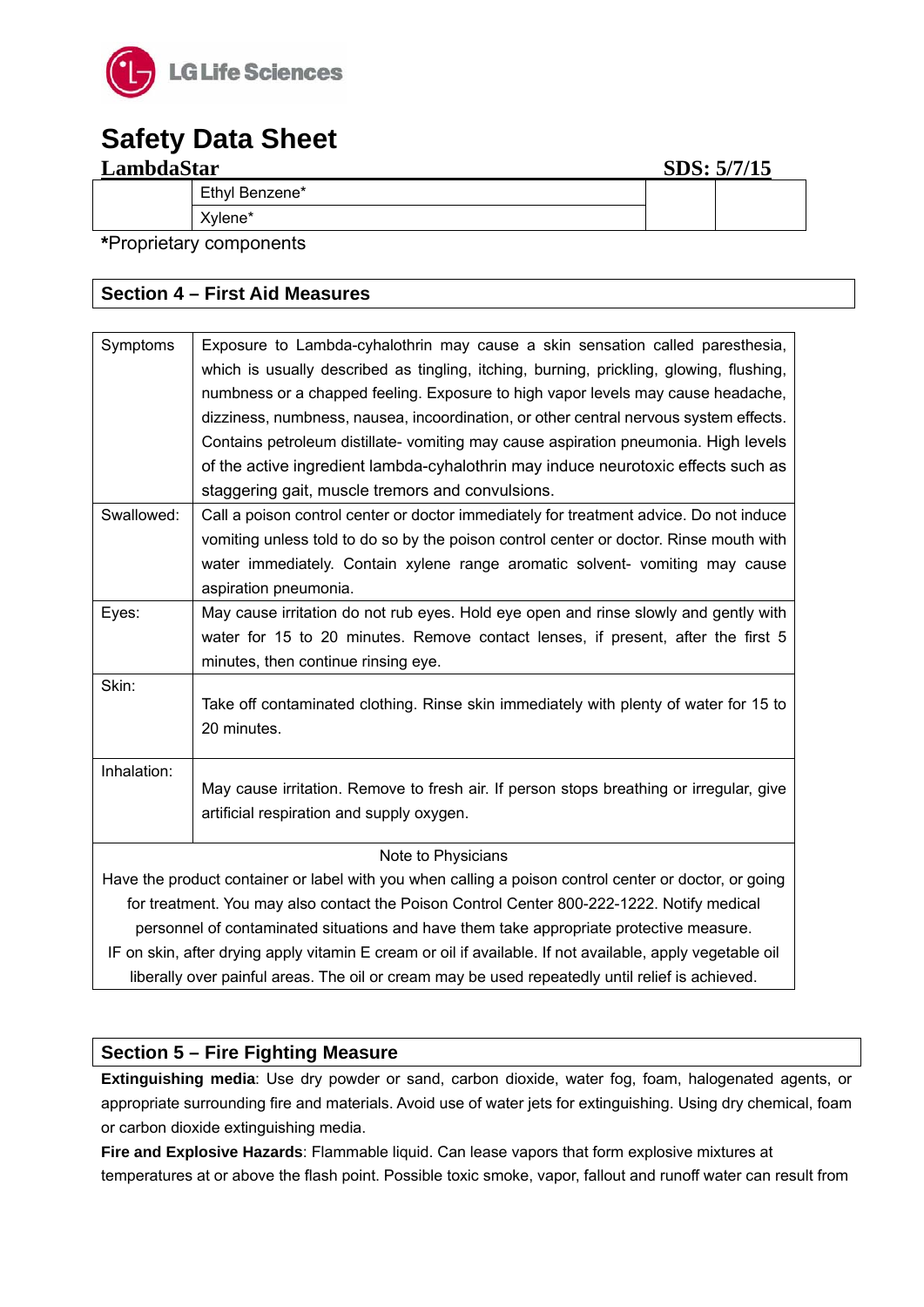

# **LambdaStar SDS: 5/7/15**

fires depending on extent of combustion and presence of other combustible materials. Contaminated buildings, areas and equipment must be properly decontaminated before reuse. Heavy vapor can flow along surfaces to distant ignition sources and flash back. During Fire, irritating and possibly toxic gases may be generated by thermal decomposition or combustion.

**Special fire fighting procedures:** Fireman should wear self-contained breathing apparatus with full facepiece, complete fire protection clothes and shoes. Do not access if tank is on fire. Use water to cool exposed containers to extinguish fire. Withdraw immediately in case of rising sound from venting safety devices or discoloration of tank. Avoid inhalation of materials or combustion by-product. Vapor or gas is burned at distant ignition sources can be spread quickly. Wear full protective clothing and self-contained breathing apparatus. Evacuate nonessential personnel from the area to prevent human exposure to fire, smoke, fumes or products of combustion. If water is used to fight fire, build a dike and collect the runoff.

### **Reference to other sections**:

See Section 10 for decomposition products.

## **Section 6 – Accidental Release Measures**

**Personal precautions, protective equipment and emergency procedures**: Wear approved respiratory protection, chemically compatible gloves and protective clothing. Keep unprotected persons way. Allow work against the wind and remove all people upwind. Do not direct water at spill or source leak. Use adequate ventilation to prevent inhalation. Prevent use of contaminated building, area, and equipment until decontaminated.

**Environmental precautions:** Harmful to aquatic organisms. Prevent runoff and contact with sources of water including but not limited to drains, sewers, lakes and ponds. In case of large spill, inform the relevant authorities.

### **Methods and material for containment and cleaning up:**

**In case small leak or spill:** contain material using sand or other non-combustible, let absorb, and dispose as waste. Don't contaminate any body of water. Sweep up material, place in a bottle, and hold for waste disposal. Do not use alkaline absorbent. Rinse with a small amount of water and use absorbent to collect the wash solution. Scrub the area with hard water detergents. Absorb any excess liquid as indicated above, and add to the disposal container. Seal drum and dispose of contaminated material in a facility permitted for hazardous waste. Large spills should be handled according to spill plan. Otherwise, in case of emergency call, day or night, 800-424-9300, Chemtrec.

**In case large leak or spill:** Stay upwind and keep out of low areas. Prevent from contaminating waterways. Dispose of waste in accordance with local regulation. Eliminate potential source of ignition. Wear appropriate respirator and other protective clothing. Shut off source of leak only if safe to do so. Dike and contain. Remove with vacuum trucks or pump to storage/salvage vessels. Soak up residue with an absorbent such as clay, sand, or other suitable material; place in non-leaking containers and seal tightly for proper disposal. Flush are with water to remove trace residue; dispose of flush solution as above. Inform the relevant authorities when emission at least standard amount.

### **Reference to other sections**:

See Section 7 for information on safe handling.

See Section 8 for information on personal protection equipment.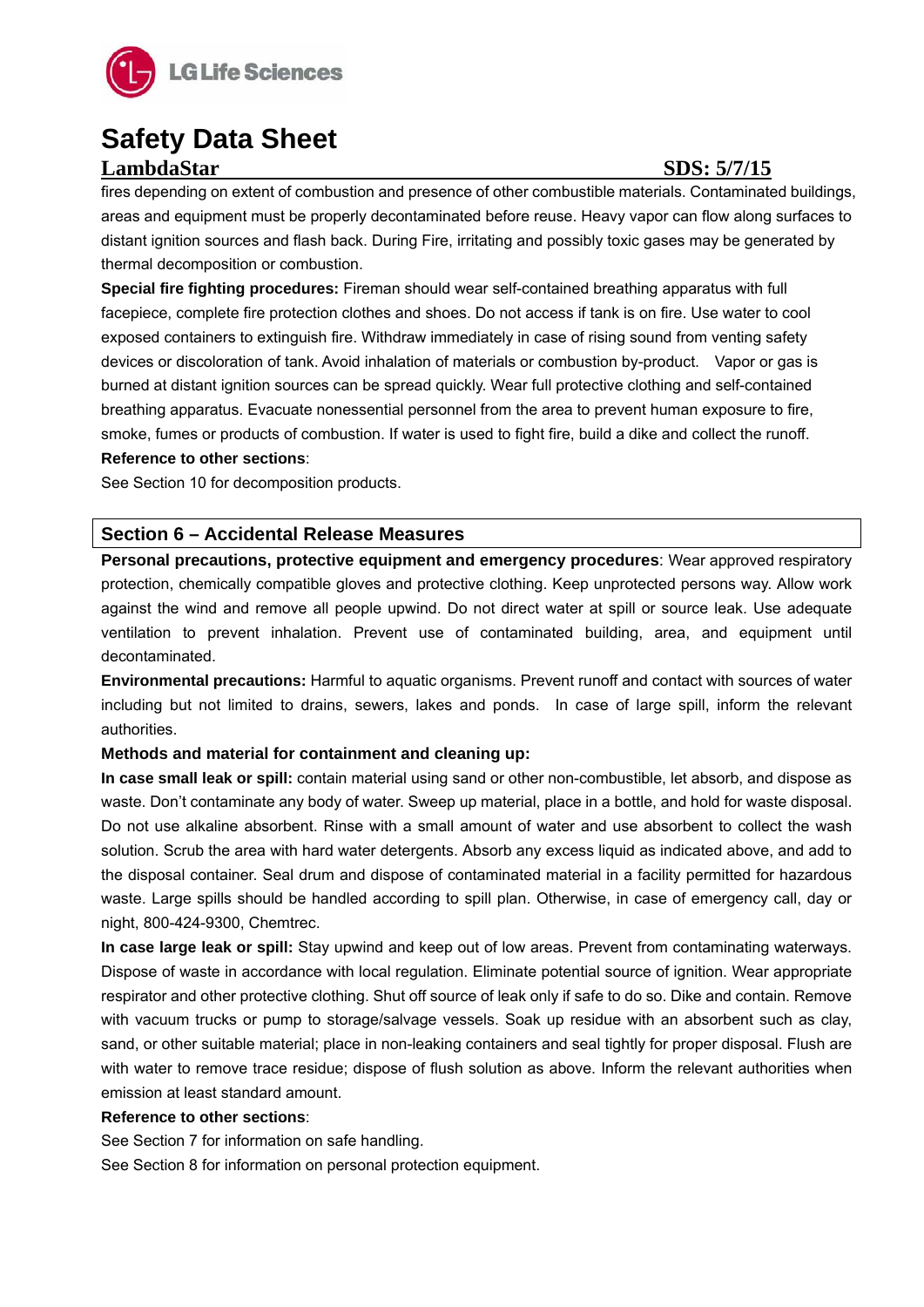

**LambdaStar SDS: 5/7/15**

See Section 13 for disposal information.

## **Section 7 – Handling and Storage**

### **Handling**

**Precautions for safe handling:** Avoid direct physical contact. Do not inhale the steam prolonged or repeated. Use product only in well-ventilated place. Do not inhale the steam prolonged or repeated. Users should wash hands before eating and drinking. Do not contaminate water, food, or feed by storage. Since emptied containers retain product residue (vapor, liquid, solid) follow all MSDS and label warnings even after container is empty. Keep protective respiratory device available.

### **Conditions for Safe Storage, including any incompatibilities**

**Storage:** Do not contaminate water, food, or feed by storage. Store in original container only. Avoid direct sunlight. Do not apply physical shock to container. Store in a secure, dry and temperate area. Keep container closed when not in use. Avoid contact with water. Shake well before use.

**Requirements to be met by storerooms and receptacles:** Store out of sun in cool place. Do not store near food or feed. Do not use or store around the home. Protect from freezing.

#### **Reference to other sections**:

See Section 10 for incompatibilities See Section 6 for accidental release measure

## **Section 8 – Contact Controls and Personal Protection**

#### **Max allowed concentration:** No Data

### **Way of measurement:** No Data

**Engineering Control:** Facilities storing or utilizing this material should be equipped with an eyewash facility and a safety shower. Use adequate ventilation to keep risk of inhalation low. Take safety shower after handling equipment. An adequate supply of clean potable water should be available to allow thorough flushing of the skin and eyes in even of contact with this material. The manufacturer of the solvent recommends an exposure limit of 50 ppm as an 8-hr TWA.

### **Personal Protection**

**Respirators:** Not normally needed for this product when diluted in water for end-use application. When needed, use MSHA/NIOSH approved respirator for pesticide.

**Eyes:** Wear appropriate protective eyeglasses or chemical safety goggles such as splash resistant safety googles with a secondary protection faceshield. Provide an emergency eye wash station and quick drench shower in the immediate work area.

**Body:** Wear appropriate chemical resistant overalls and rubber boots and rubber gloves. Avoid any skin exposure. Wash separately from other laundry.

**Hands:** Wear appropriate gloves, such as barrier laminate or Viton ≥ 14mils.

**General protective and hygienic measures:** Discard clothing other absorbent materials that have been drenched or heavily contaminated with this product's concentrate. Do not reuse them. Wash contaminated clothing before reuse. Follow manufacturer's instructions for cleaning/maintaining PPE. If no such instructions for washables, use detergent and hot water. Keep and wash PPE separately from other laundry. No smoking,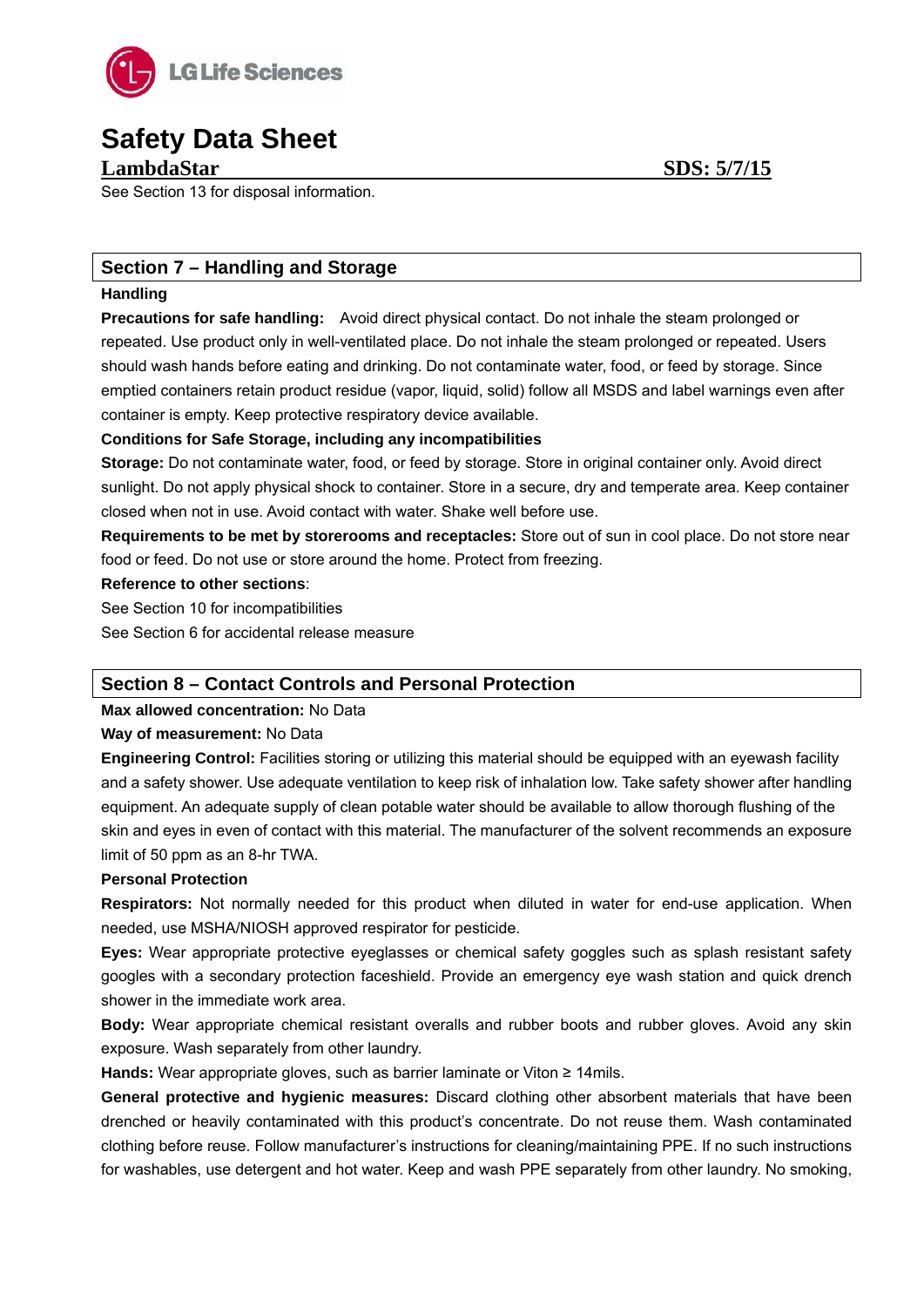

# **LambdaStar SDS: 5/7/15**

eating or drinking during handling. Change to clean clothes after washing.

**Other conditions:** When handlers use closed systems, enclosed cabs, or aircraft in a manner that meets the requirements listed in the Worker Protection Standard (WPS) for agricultural pesticides [40CFR 170.240(d)(4-6)], the handler PPE requirements may be reduced or modified as specified in the WPS.

**Section 9 – Physical and Chemical Properties Information on basic physical and chemical properties General Information: Appearance and Physical State:** Fluid (EC based on water), mild odor **Color:** slightly yellow **pH Value:** 4.95 in an aqueous solution **Viscosity:** Not available **Vapor Pressure (25 C):** Not available **Melting point:** Not available **Boiling Point:** Not applicable **Specific Gravity:** 0.922 g/cc @ 25°C **Comparative concentration (water: 1):** Not available (not required for end use) **Quantity of heat in burning (KJ/mol):** Not available (not required for end use) **Density (g/cm<sup>3</sup>): Not available Critical pressure (Mpa):** Not available **Critical temperature:** Not available **Flash point (C): 46 °C Flammable Limits:** Lower: 1.1% Upper: 6.1% **Autoignition Temperature:** Not available **Burning temperature (C):** Not available **Explosion:** Not available Partition Coefficient: Log Pow = < 0.000 (active ingredient) **Solubility:** Suspendable in water and emuslsifiable

# **Section 10 – Stability and Reactivity**

**Chemical Stability:** This material is stable at the normal storage conditions.

**Incompatible to Avoid:** Strong acidic, Oxidizing agents, Calcium Hypochlorite, and alkali materials should be avoided.

**Conditions to Avoid:** Avoid accumulation of heating, electrostatic charges, flames, and hot surface.

**Decomposition Products:** Combustion products; Carbon dioxide, carbon monoxide. Nitrogen oxides, ammonia, cyanuric acid, biuret, halogen, halogen acids, possible trace amounts of carbonyl halide. Can decompose at high temperatures forming toxic gas.

**Hazardous Polymerization:** Will not occur

**Reference to other sections**:

See Section 5 for static discharge potential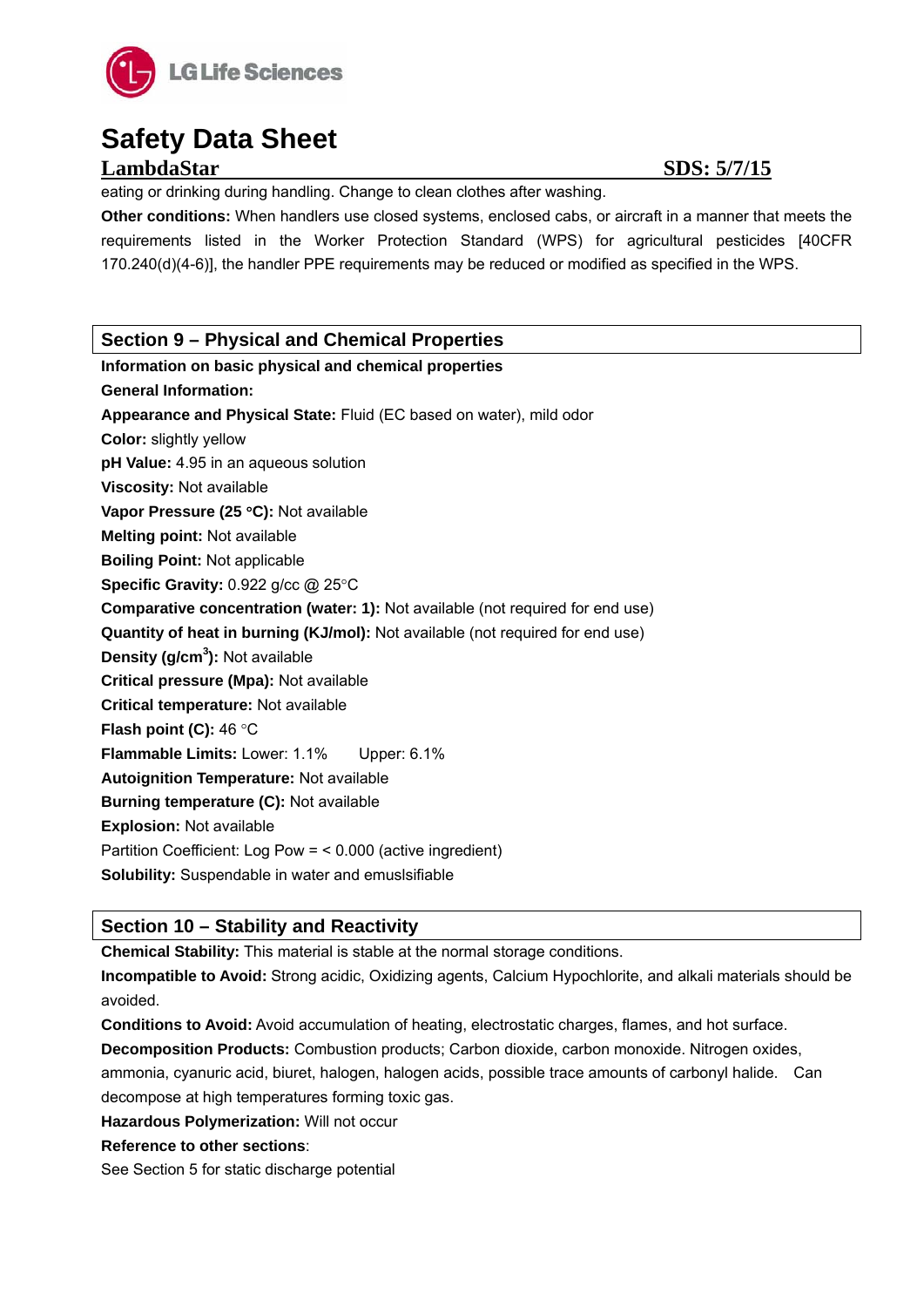

LambdaStar SDS: 5/7/15

## **Section 11 – Toxicological Information**

**Acute Toxicity: LD/LC50 values that are relevant for classification: Oral:** LD<sub>50</sub> : 110 mg/kg **Inhalation:** LC<sub>50</sub>: 0.175mg/L **Dermal:** Not available at this time **Eyes:** Severely Irritant **Skin Sensitization:** Moderate sensitizer **Primary irritant effect: If swallowed:** Fatal if swallowed **On eyes:** Minimally irritating to the eye **On the skin:** Slight irritating to skin. Irritation can develop following repeated and/or prolonged contact with human skin. **Respiratory sensitization:** Single exposure to dust is not likely to be hazardous. Vapors are unlikely due to physical properties. **Skin Sensitization:** Product is considered a contact sensitizer. **Germ Cell Mutagenicity:** The chromosome aberration test was negative. **Carcinogenicity**: This product has negative Ames test results. **Reproductive Toxicity:** Not available **STOT-Single Exposure:** Not available **STOT-Repeated Exposure:** Not available **Aspiration Hazard:** Not available

# **Section 12 – Ecological Data**

**Lambda-cyhalothrin Technical:** Slightly toxic to birds. Highly toxic to fish, invertebrates and bees.

| Eco-toxicity:                                                                                         |           |                                                               |  |  |
|-------------------------------------------------------------------------------------------------------|-----------|---------------------------------------------------------------|--|--|
| <b>Fish acute toxicity:</b>                                                                           |           | $LC_{50}$ : 0. 24 ug/l (96hr) (Rainbow trout)                 |  |  |
| <b>Crutaceans acute toxicity:</b>                                                                     |           | $LC_{50}$ : .36 ug/l (72hr) (Daphnia magna)                   |  |  |
| Algae acute toxicity:                                                                                 |           | $LC_{50}$ : >1000mg/l (96hr)                                  |  |  |
| <b>Honey Bees:</b>                                                                                    |           |                                                               |  |  |
| Test:                                                                                                 | 48-h LD50 |                                                               |  |  |
| Oral:                                                                                                 | 909ng/bee |                                                               |  |  |
| Contact:                                                                                              | 38 ng/bee |                                                               |  |  |
| <b>Toxicity to Beneficial Insects:</b> Toxic to some non-target arthropods.                           |           |                                                               |  |  |
| Lambda-cyhalothrin: BCF 1063 (Has the potential bioaccumulation)<br><b>Bioaccumulative potential:</b> |           |                                                               |  |  |
| <b>Biodegration potential:</b>                                                                        |           | Lambda-cyhalothrin: It does not decompose.                    |  |  |
| <b>Mobility in Soil:</b>                                                                              |           | Lambda-cyhalothrin: Koc 151200 (can be adsorbed in the soil). |  |  |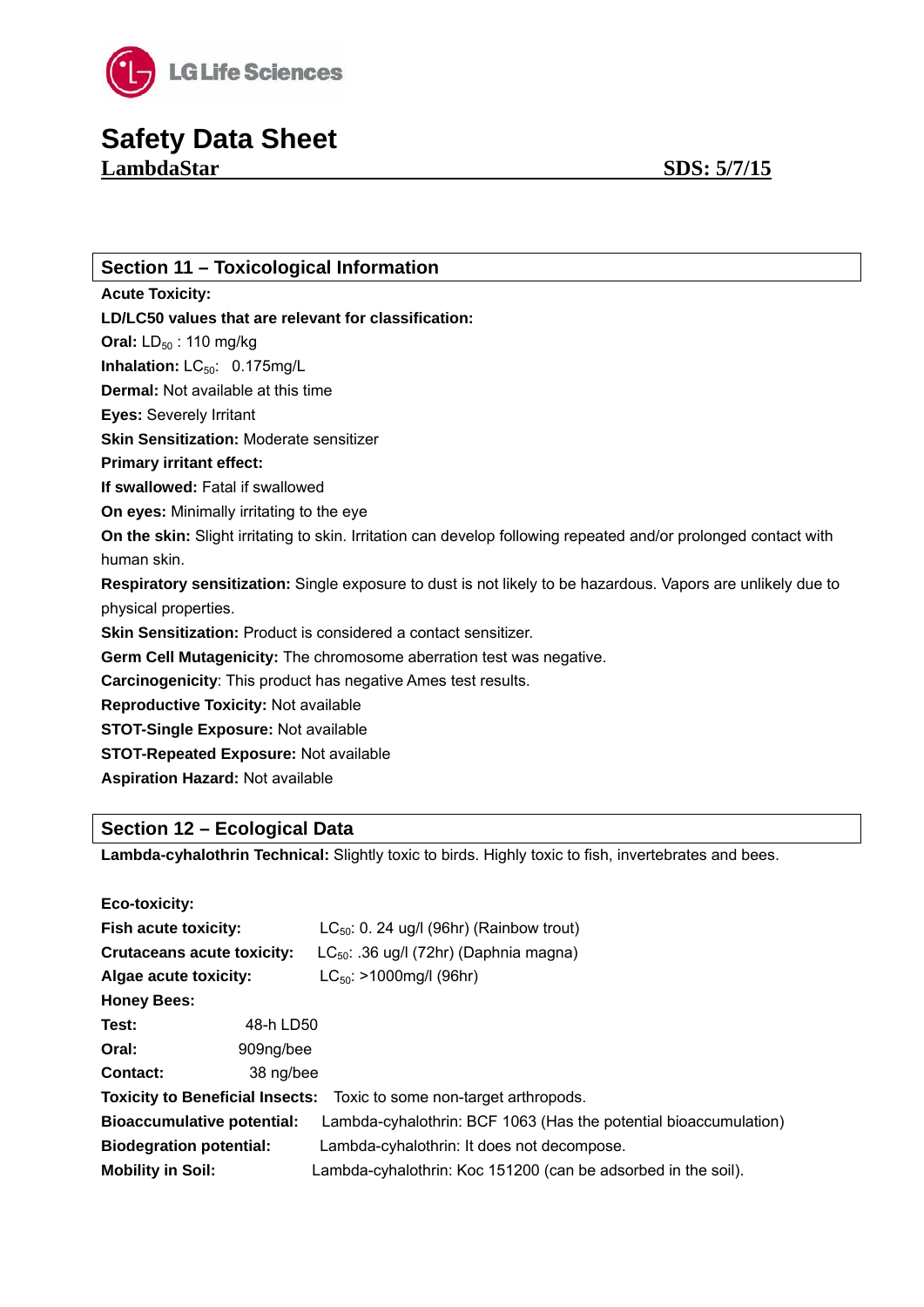

# **LambdaStar SDS: 5/7/15**

**Other:** This pesticide is extremely toxic to fish and aquatic invertebrates. Do not apply directly to water, or to areas where surface water is present, or to intertidal areas below the mean high water mark. Do not apply when weather conditions favor drift from treated areas. Drift and runoff from treated areas may be hazardous to aquatic organisms in neighboring areas. Do not contaminate water when cleaning equipment or when disposing of equipment rinsate. This product is highly toxic to bees exposed to direct treatment or residues on blooming crops or weeds. DO not apply this product or allow it to drift to blooming crops if bees are visiting the treatment area.

# **Section 13 – Disposal Considerations**

**Waste Disposal:** Do not contaminate water, food, or feed by disposal. Dispose of waste in accordance with all applicable Federal, State, and local laws. Improper disposal of excess pesticide, spray mixture, or rinsate is violation of Federal Law. If these waste cannot be disposed of by use according to label instructions contact your State Pesticide or Environmental Control Agency, or the Hazardous Waste representative at the nearest EPA Regional Office for guidance.

**Container Disposal:** Do not distribute, make available, furnish or reuse empty containers. Triple rinse (or equivalent), then offer for recycling or reconditioning if container reuse is permitted. If container reuse is prohibited, puncture metal containers and dispose of in a sanitary landfill, or by other approved State and local authorities, If burned, stay out of smoke.

# **Section 14 – Transport Information**

**Proper Shipping Name:** Pyrethroid Pesticides, Liquid, Toxic, N.O.S. (contains Lambda-Cyhalothrin) **Hazard Class or Division:** Class 6.1 **Identification Number:** UN 3352 **Packing Group:** PGIII

# **Section 15 – Regulatory Data**

**EPCRA SARA Title III Classification Section 311/312 Hazard Classes:** Acute Health Hazard Chronic Health Hazard Fire Hazard **Section 313 Toxic Chemicals:** 1,2,4-Trimethylbenzene (</= 10.1%) (CAS No. 95-63-6) Ethyl Benzene (</=1.5%) (CAS No. 100-41-4) Xylene (</=7.4%) (CAS No. 1330-20-7)

## **California Proposition 65**

Not applicable

## **CERCLA/SARA 302 Reportable Quantity (RQ)**

Report product spills>175 gal. (based on p-xylene [RQ=100lbs] in the formulation)

## **RCRA Hazardous Waste Classification (40 CFR 261)**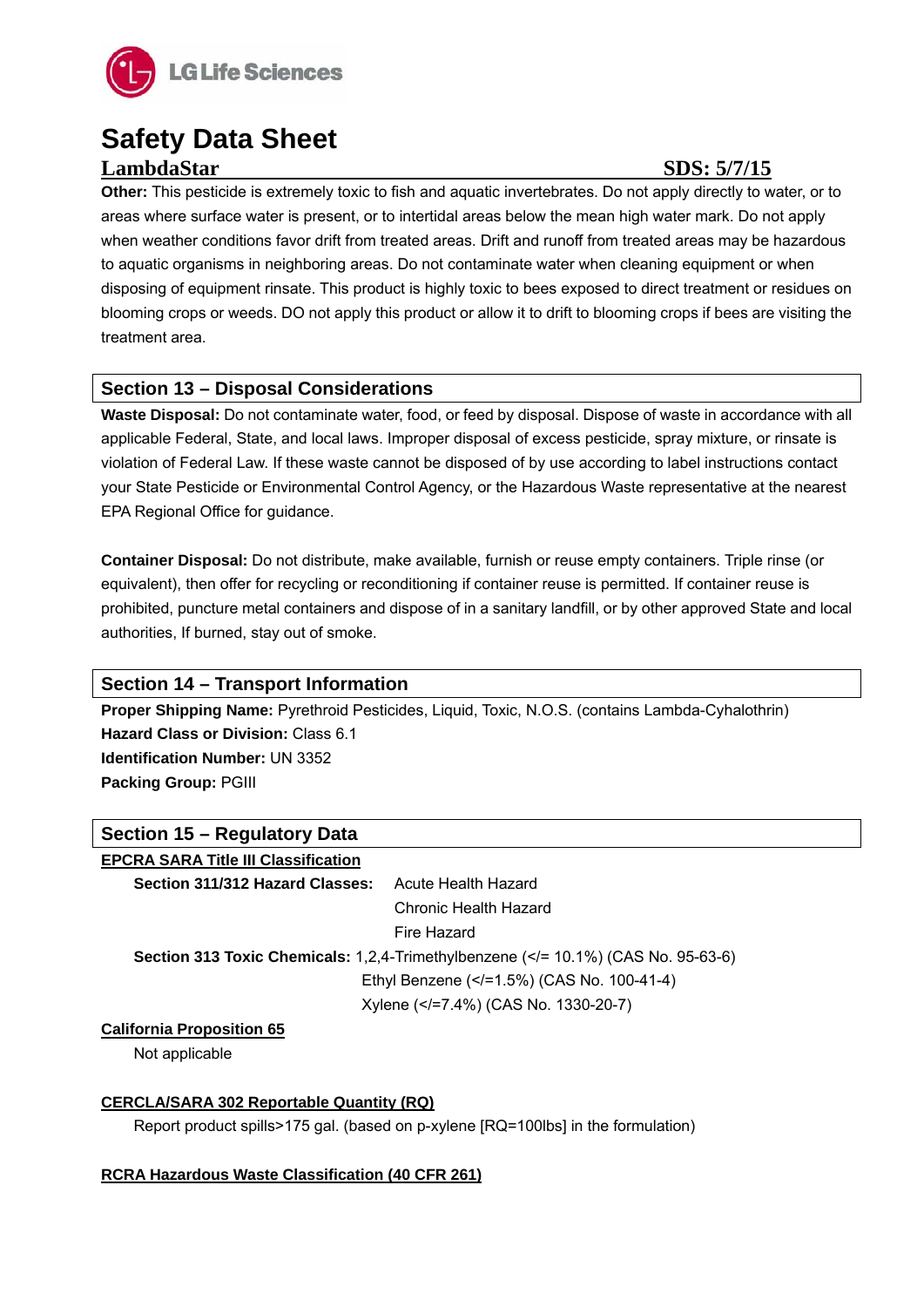

# LambdaStar SDS: 5/7/15

Not applicable

### **TSCA Status**

Exempt from TSCA

#### **GHS labeling elements:**

The substance is classified and labeled according to the Globally Harmonized System (GHS):

### **Hazard pictograms:**



#### **Signal Word:** Danger

### **Hazard-determined components of labeling**: Lambda-cyhalothrin

#### **Hazard statements:**

Fatal if swallowed

Very Toxic to aquatic life with long lasting effects

Cause serious eye damage

Highly Flammable liquid and vapor

### **Precautionary Statements:**

**Prevention:** Avoid breathing dust/fume/gas/mist/vapour/spray.

Avoid release to the environment

Keep away from heat/spark/open flames/hot surfaces.

No Smoking

Keep Container tightly closed

Ground/bond container and receiving equipment.

Use explosion-proof electrical/ventilating/lighting

Use only non-sparking tools

Take precautionary measures against static discharge.

Wear protective gloves/eye protection/face protection

### **Response:**

**If in Eye:** Rinse cautiously with water for several minutes. Remove contact lenses, if present and easy to do. Continue rinsing.

**If on Skin:** Take off immediately all contaminated clothing. Rinse skin with water. If skin irritation occurs seek medical advice/attention.

 **If Inhaled:** Remove person to fresh air and keep at rest in a position comfortable for breathing. Wash contaminated clothing before reuse. Call a poison center or doctor/physician if you feel unwell.

**In case of Fire:** Use dry powder, foam or carbon dioxide. Wear full protective clothing and self-contained breathing apparatus. Evacuate nonessential personnel from the area to prevent human exposure to fire, smoke, fumes or products of combustion. Prevent use of contaminated building, area and equipment until decontaminated.